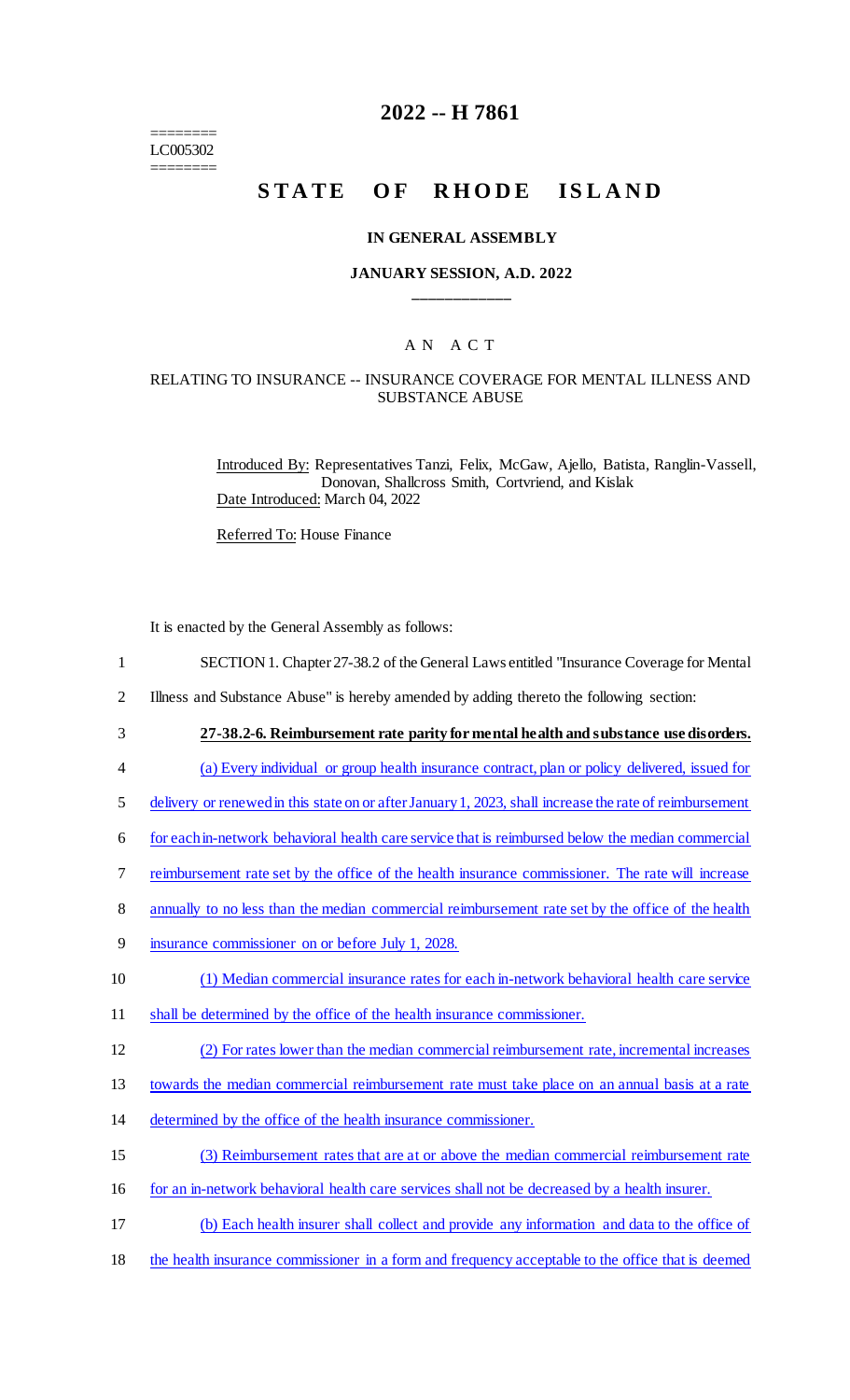- necessary to uphold the requirements of this section.
- (c) The office of the health insurance commissioner shall monitor how reimbursement rate increases described in this section affect patient access to behavioral health care services, including, 4 but not limited to, any changes related to behavioral health network adequacy. On or before July 1, 5 2024, and on or before each July 1 thereafter, the office of the health insurance commissioner shall report any changes to behavioral health care access and network adequacy to the general assembly in writing. (1) "Network", as used in this section, shall have the same meaning as is defined and used in chapter 18.8 of this title. (d) The office of the health insurance commissioner may promulgate such rules and 11 regulations as are necessary and proper to effectuate the purpose and for the efficient administration and enforcement of this section. (1) Should the office of the health insurance commissioner find that a health insurer is not in compliance with the requirements found in this section, the office of the health insurance commissioner's authority shall include, but not be limited to, requiring a health insurer to complete a corrective action plan. SECTION 2. Chapter 42-7.2 of the General Laws entitled "Office of Health and Human Services" is hereby amended by adding thereto the following section: **42-7.2-21. Reimbursement rate parity for mental health and substance use disorder.**  (a) Effective January 1, 2023, Rhode Island Medicaid and its contracted managed care entities shall increase the rate of reimbursement for each in-network behavioral health care service 22 that is reimbursed below the median commercial reimbursement rate set by the office of the health insurance commissioner. The rate will increase annually to no less than the median commercial 24 reimbursement rate set by the office of the health insurance commissioner on or before July 1, 2028. (1) Median commercial insurance rates for each in-network behavioral health care service, 27 as determined by the office of the health insurance commissioner in accordance with § 27-38.2-6, 28 shall be shared with the executive office of health and human services in accordance with § 42-7.2- 14. (2) For rates lower than the median commercial reimbursement rate determined in accordance with subsection (a)(1) of this section, incremental increases towards the median commercial reimbursement rate set by the office of health and human services must take place on an annual basis at a rate determined by the executive office of health and human services. (3) Reimbursement rates that are at or above the median commercial reimbursement rate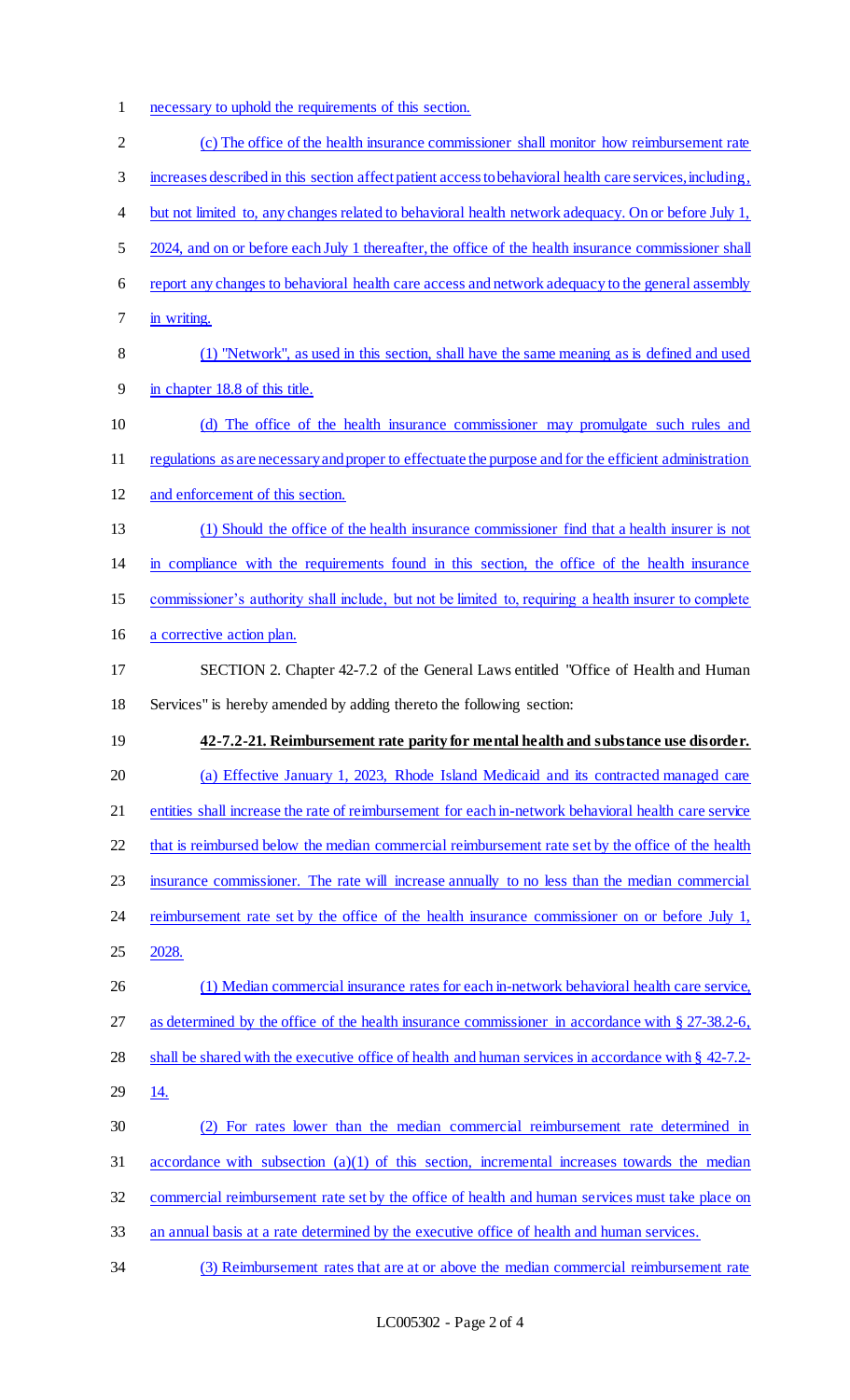| $\mathbf{1}$   | for an in-network behavioral health care services shall not be decreased by Rhode Island Medicaid      |
|----------------|--------------------------------------------------------------------------------------------------------|
| $\overline{2}$ | or its contracted managed care entities.                                                               |
| 3              | (b) Each of Rhode Island Medicaid's contracted managed care entities shall collect and                 |
| 4              | provide any information and data to the executive office of health and human services in a form        |
| 5              | and frequency acceptable to the office that is deemed necessary to uphold the requirements of this     |
| 6              | section.                                                                                               |
| 7              | (c) The executive office of health and human services shall monitor how reimbursement                  |
| 8              | rate increases described in this section affect patient access to behavioral health care services      |
| 9              | including, but not limited to, any changes related to behavioral health network adequacy. On or        |
| 10             | before July 1, 2024, and on or before each July 1 thereafter, the executive office of health and       |
| 11             | human services shall report any changes to behavioral health care access and network adequacy to       |
| 12             | the general assembly in writing.                                                                       |
| 13             | (d) The executive office of health and human services is directed to ensure that federal               |
| 14             | financial participation is used to the maximum extent allowable to provide coverage pursuant to        |
| 15             | this section, and that state-only funds will be used only if federal financial participation is not    |
| 16             | available.                                                                                             |
| 17             | (e) The executive office of health and human services may promulgate such rules and                    |
| 18             | regulations as are necessary and proper to effectuate the purpose and for the efficient administration |
| 19             | and enforcement of this section.                                                                       |
| 20             | (1) Should the executive office of health and human services find that Rhode Island                    |
| 21             | Medicaid's contracted managed care entities are not in compliance with the requirements found in       |
| 22             | this section, the executive office of health and human services authority shall include, but not be    |
| 23             | limited to, requiring a contracted managed care entity to complete a corrective action plan.           |
| 24             | SECTION 3. This act shall take effect upon passage.                                                    |

======== LC005302 ========